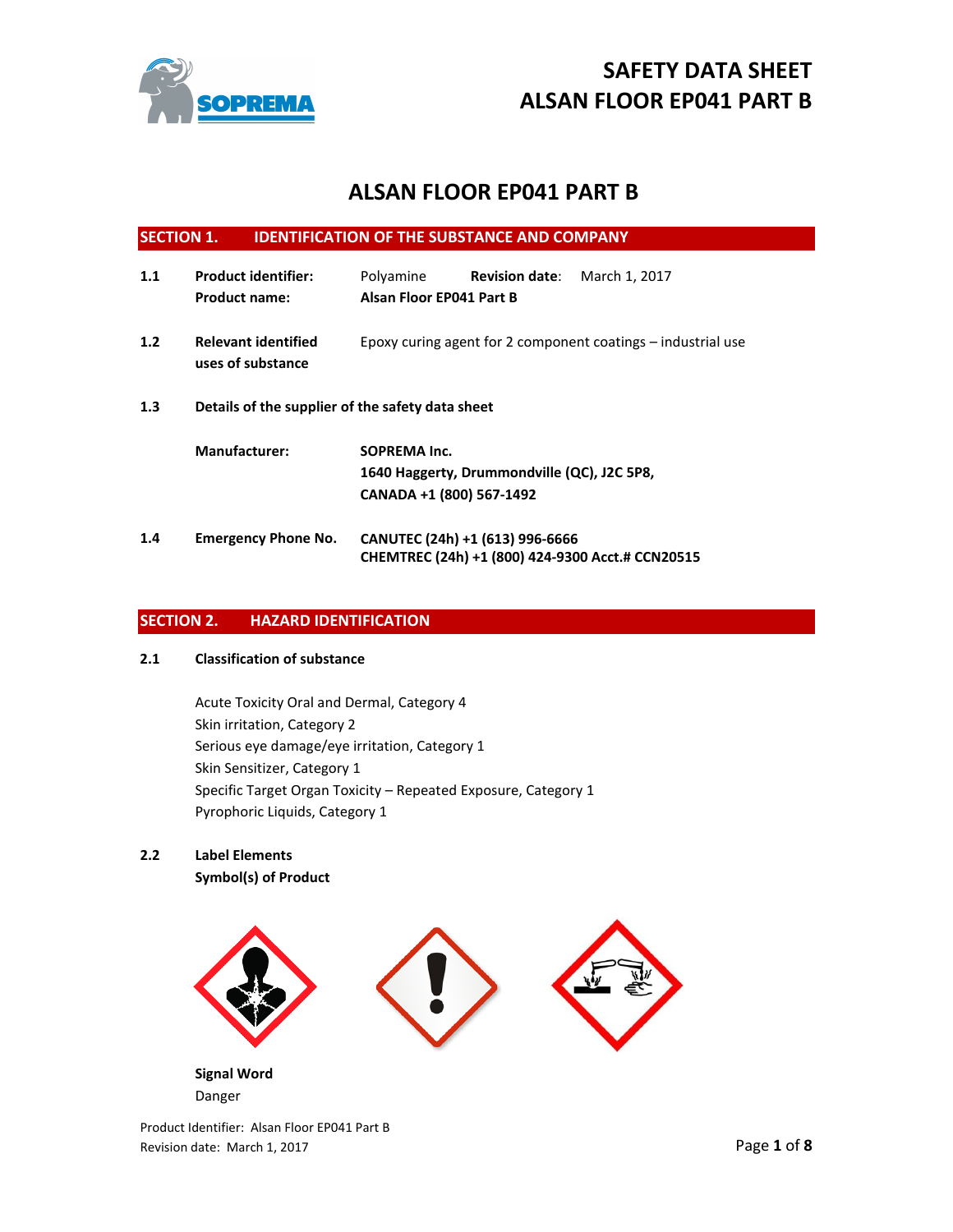

### **HAZARD STATEMENTS**

| Acute toxicity Oral and Dermal, Category 4                     | H302+H312 | Harmful if swallowed or in contact with skin.    |
|----------------------------------------------------------------|-----------|--------------------------------------------------|
| Skin irritation, Category 2                                    | H315      | Causes skin irritation.                          |
| Serious eye damage, Category 1                                 | H318      | Causes serious eye damage.                       |
| Serious eye irritation, Category 1                             | H319      | Causes serious eye irritation.                   |
| Skin Sensitizer, Category 1                                    | H317      | May cause an allergic skin reaction.             |
| Reproductive Toxicity, Category 2                              | H361      | Suspected of damaging fertility or unborn child. |
| Specific Target Organ Toxicity - Repeated Exposure, Category 1 |           |                                                  |

# **PRECAUTIONARY STATEMENTS**

#### **PREVENTION**

| P201             | Obtain special instructions before use.                                                                                                   |
|------------------|-------------------------------------------------------------------------------------------------------------------------------------------|
| P202             | Do not handle until all safety precautions have<br>been read and understood.                                                              |
| P261             | Avoid breathing dust / fume / gas / mist /<br>vapours/ spray.                                                                             |
| P <sub>264</sub> | Wash hands thoroughly after handling.                                                                                                     |
| P270             | Do not eat, drink or smoke when using this<br>product.                                                                                    |
| P272             | Contaminated work clothes must not be allowed<br>out of the workplace.                                                                    |
| P280             | Wear protective gloves, protective clothing, and<br>eye/face protection.                                                                  |
| P233             | Keep container lid tightly closed after partial use<br>or when storing.                                                                   |
| P402+P405+P235   | Store locked in cool and dry place.                                                                                                       |
| P411             | Store in temperatures not exceeding freezing<br>point.                                                                                    |
| P391             | Collect Spillage.                                                                                                                         |
| P501             | Dispose of contents/container in accordance with<br>local, regional, national, territorial, provincial, and<br>international regulations. |

**RESPONSE** – Handle in accordance with good industrial hygiene and safety practice.

| P302+P352: | If on skin: Wash with plenty of water          |
|------------|------------------------------------------------|
| P305+P351  | IF IN EYES: Rinse cautiously with water for    |
| +P338      | several minutes. Remove contact lenses, if     |
|            | present and easy to do. Continue rinsing.      |
| P313+P333  | Get medical advice/attention: If skin          |
| $+$ P337   | irritation or rash occurs or if eye irritation |
|            | persists.                                      |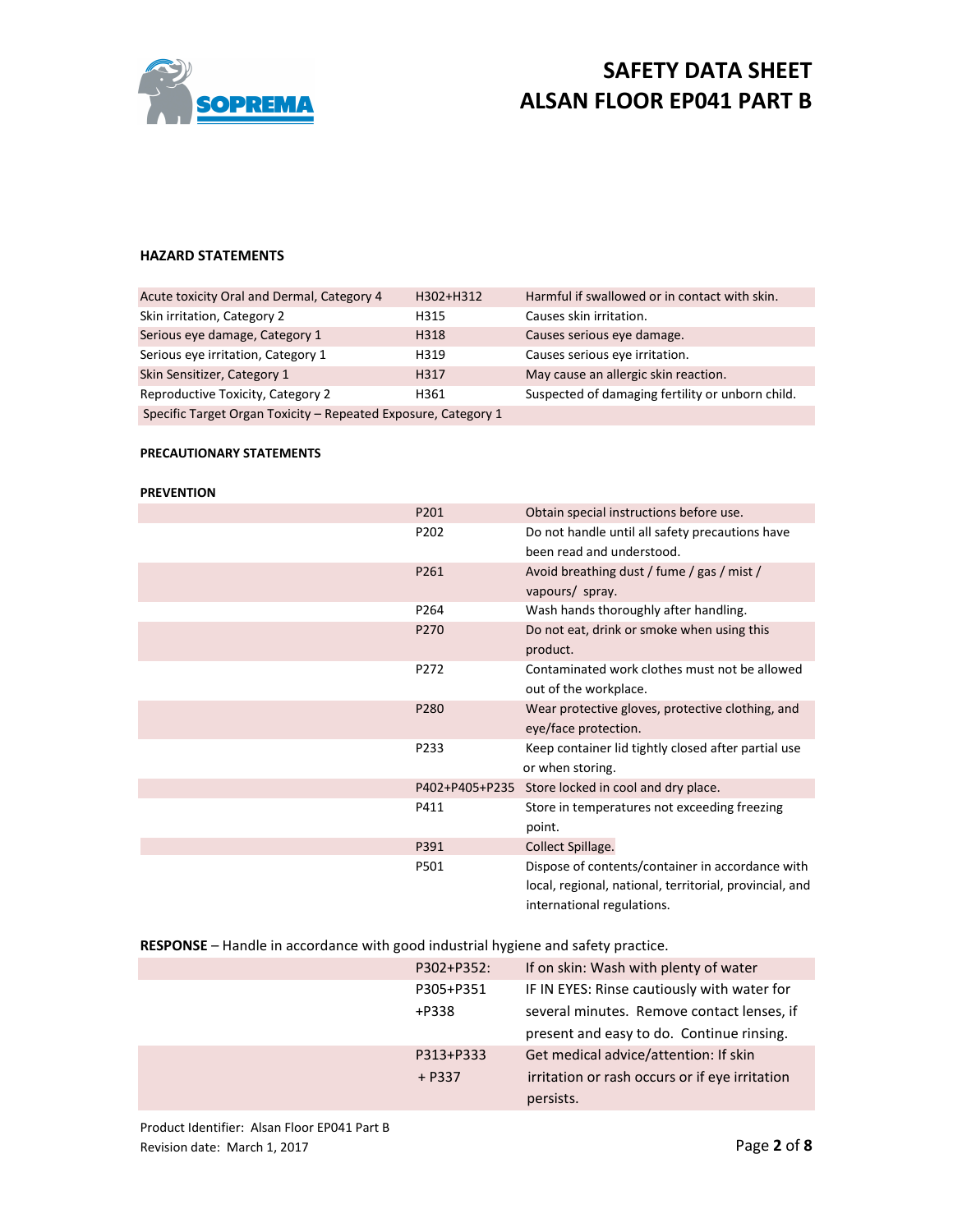

# **2.3 Other Hazards**

No information

# **SECTION 3. COMPOSITION/INFORMATION ON INGREDIENTS**

| CAS-No.       | <b>Chemical Name</b>                                                                           | % by Weight | Other identifiers - LD 50 (ORAL-RAT) mg/kg) |
|---------------|------------------------------------------------------------------------------------------------|-------------|---------------------------------------------|
| 68410-23-1    | Polyamine                                                                                      | $40 - 60$   | 5 0 0 0                                     |
| 68443-08-3    | Amides, from Meepoxyhydroxystearate<br>Tetraethylenepentamine and<br>Vegetable oil fatty acids | $20 - 40$   | Not available                               |
| $90 - 72 - 2$ | Tris-2,4,6 (Dimethyl-aminomethyl)<br>Phenol 3-10                                               | $2 - 10$    | 1 200                                       |
| 002855-13-2   | Isophorone diamine                                                                             | $2 - 10$    | 1030                                        |

**Additional information:** None

# **SECTION 4. FIRST-AID MEASURES**

#### **4.1 Description of First-aid Measures**

| <b>GENERAL NOTES:</b>     | When symptoms persist or in all cases of doubt seek medical advice.                                                                                                     |
|---------------------------|-------------------------------------------------------------------------------------------------------------------------------------------------------------------------|
| <b>AFTER INHALATION:</b>  | Move to fresh air. Consult a physician after significant exposure.                                                                                                      |
| AFTER SKIN CONTACT:       | Use mild soap if available. Wash off immediately with soap and abundance of<br>water while removing all contaminated clothing and footwear.                             |
| <b>AFTER EYE CONTACT:</b> | Rinse immediately with abundance of water, also under eyelids, for at least 15<br>minutes. Remove contact lenses. Seek immediate medical assistance.                    |
| <b>AFTER INGESTION:</b>   | Gently wipe or rinse inside of mouth with water. DO NOT induce vomiting.<br>Never give anything by mouth to an unconscious person. Seek immediate<br>medical attention. |

# **4.2 Most important symptoms and effects, both acute and delayed**

Harmful in contact with skin and if swallowed. Irritating to eyes and respiratory system. May cause sensitization and/or allergenic symptoms with prolonged exposure. Causes serious eye damage.

# **4.3 Indication of any immediate medical attention and special treatment needed**

If a physician or medical attention is required, have product container or label at hand.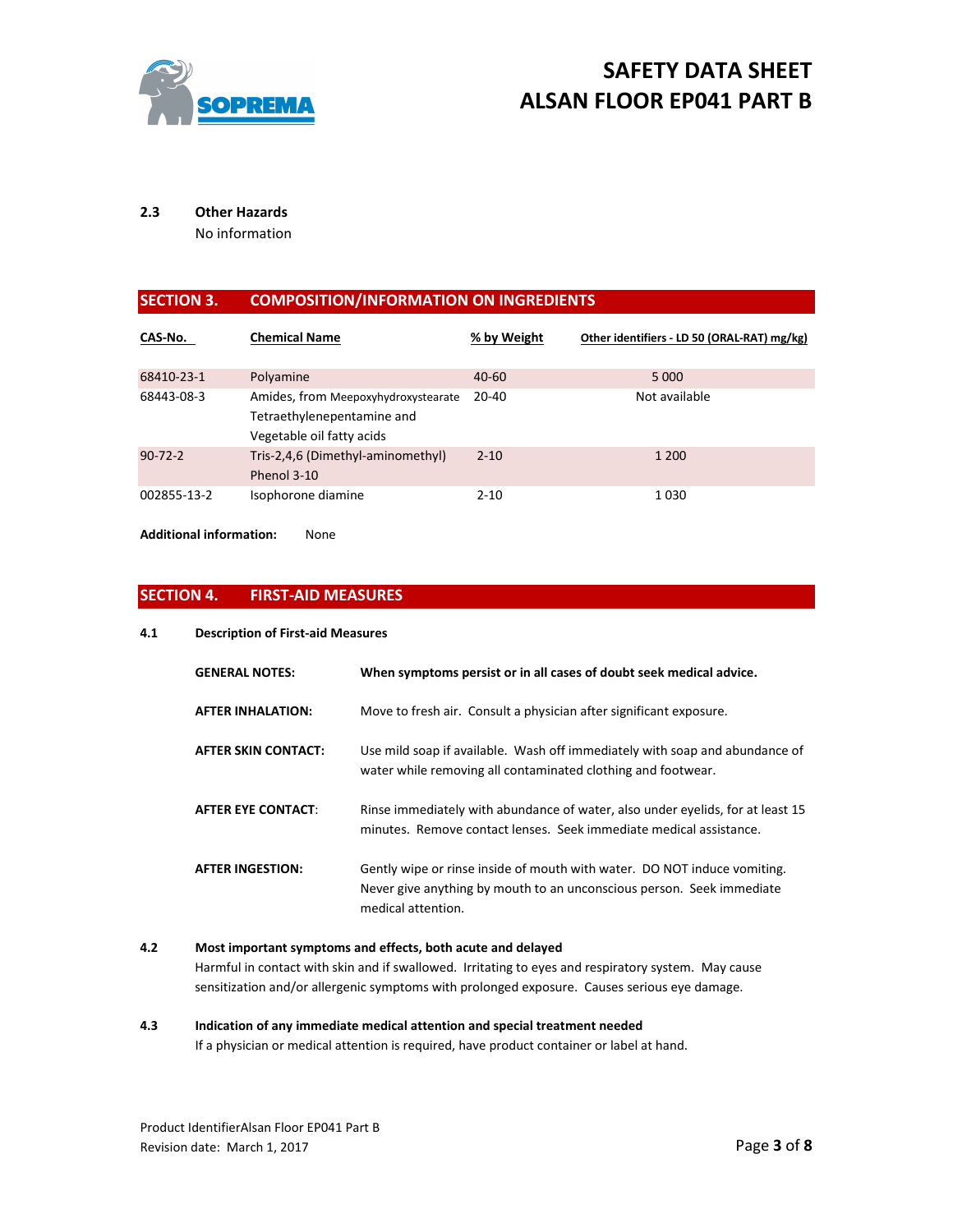

# **SECTION 5. FIRE-FIGHTING MEASURES**

#### **5.1 Extinguishing Media**

Carbon dioxide, appropriate foam, water spray, dry chemical

**FOR SAFETY REASONS NOT TO BE USED:** Alcohol, Alcohol based solutions, any other media not listed above.

#### **5.2 Special Hazards arising from the Substance or mixture**

Ammonia gas may be released at high temperatures. In the case of incomplete combustion there may be a release of oxides of nitrogen (NOx), carbon dioxide (CO2) and carbon monoxide (CO). Burning produces noxious and toxic fumes. Downwind personnel must be evacuated. Refer to section 9 for flammability properties.

#### **5.3 Advice for firefighters**

In the event of fire, wear self-contained breathing apparatus. High-volume water jet. Hazardous decomposition products formed under fire conditions. Collect contaminated fire extinguishing water separately. This must not be discharged into drains. Use water spray, alcohol-resistant foam, dry chemical or carbon dioxide.

## **SECTION 6. ACCIDENTAL RELEASE MEASURES**

#### **6.1 Personal precautions, protective equipment and emergency procedures**

Ensure adequate ventilation. Use personal protective equipment. In the event of an emergency, evacuate any unnecessary personnel. Avoid release into drains and environment.

#### **6.2 Environmental precautions**

Do not allow material to contaminate ground water system. Prevent product from entering drains.

#### **6.3 Methods and material for containment and cleaning up**

Prevent further leakage or spillage if safe to do so. Contain spillage, soak up with non-combustible absorbent material, (e.g. sand, earth, vermiculite) and transfer to a container for disposal according to local/national regulations.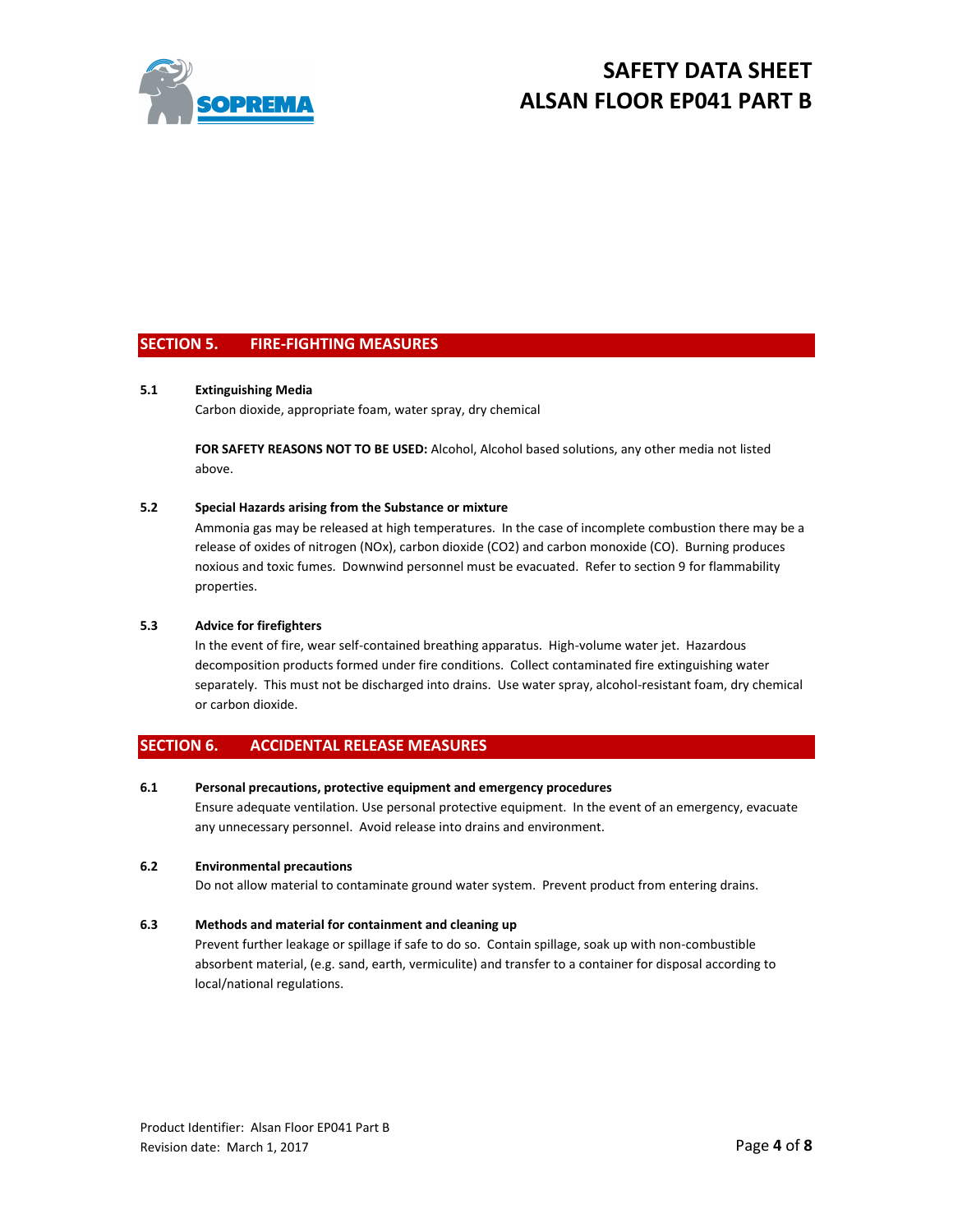

## **SECTION 7. HANDELING AND STORAGE**

### **7.1 Precautions for safe handling**

**INSTRUCTIONS FOR SAFE HANDELING:** Use only in area provided with appropriate ventilation. Wear personal protective equipment. Do not breathe vapour or spray mist. **PROTECTION AND HYGIENE MEASURES:** Wash hands before breaks and at the end of work day. When using, do not eat, drink, or smoke. Avoid release into the environment.

# **7.2 Conditions for safe storage, including any incompatibilities CONDITIONS TO AVOID**: Direct sources of heat **STORAGE CONDITIONS**: Store in original container. Keep locked up in area accessible only to qualified persons. Store in a dry, well ventilated place away from sources of heat, ignition, and direct sunlight.

### **SECTION 8. EXPOSURE CONTROLS/PERSONAL PROTECTION**

#### **8.1 Control Parameters**

All protective clothing should be appropriately clean and available to dress into before work. The engineering measures or controls and PPE recommendations are only guidelines and may not apply to every situation.

#### **8.2 Exposure Controls**

#### **Personal Protection**

**RESPIRATORY PROTECTION**: No personal respiratory protective equipment normally required. **EYE PROTECTION:** Safety glasses **HAND PROTECTION:** Impervious gloves. Remove and wash contaminated clothing before reuse.

#### **ENGINEERING CONTROLS:**

Avoid contact with skin, eyes and clothing. Ensure adequate ventilation. Do not eat, drink or smoke while handling.

#### **SECTION 9. EXPOSURE CONTROLS/PERSONAL PROTECTION**

#### **9.1 Information on basic physical and chemical properties**

| Appearance                               | Grey /white/beige paste (liquid) |
|------------------------------------------|----------------------------------|
| Odor                                     | Not available                    |
| Odor threshold                           | Not available                    |
| рH                                       | Not available                    |
| Melting point                            | Not available                    |
| Initial Boiling point/Range              | Not available                    |
| Flash point                              | Not available                    |
| Evaporation rate                         | Not available                    |
| Flammability (solid, gas)                | Not available                    |
| Upper/Lower flammability/explosive limit | Not available                    |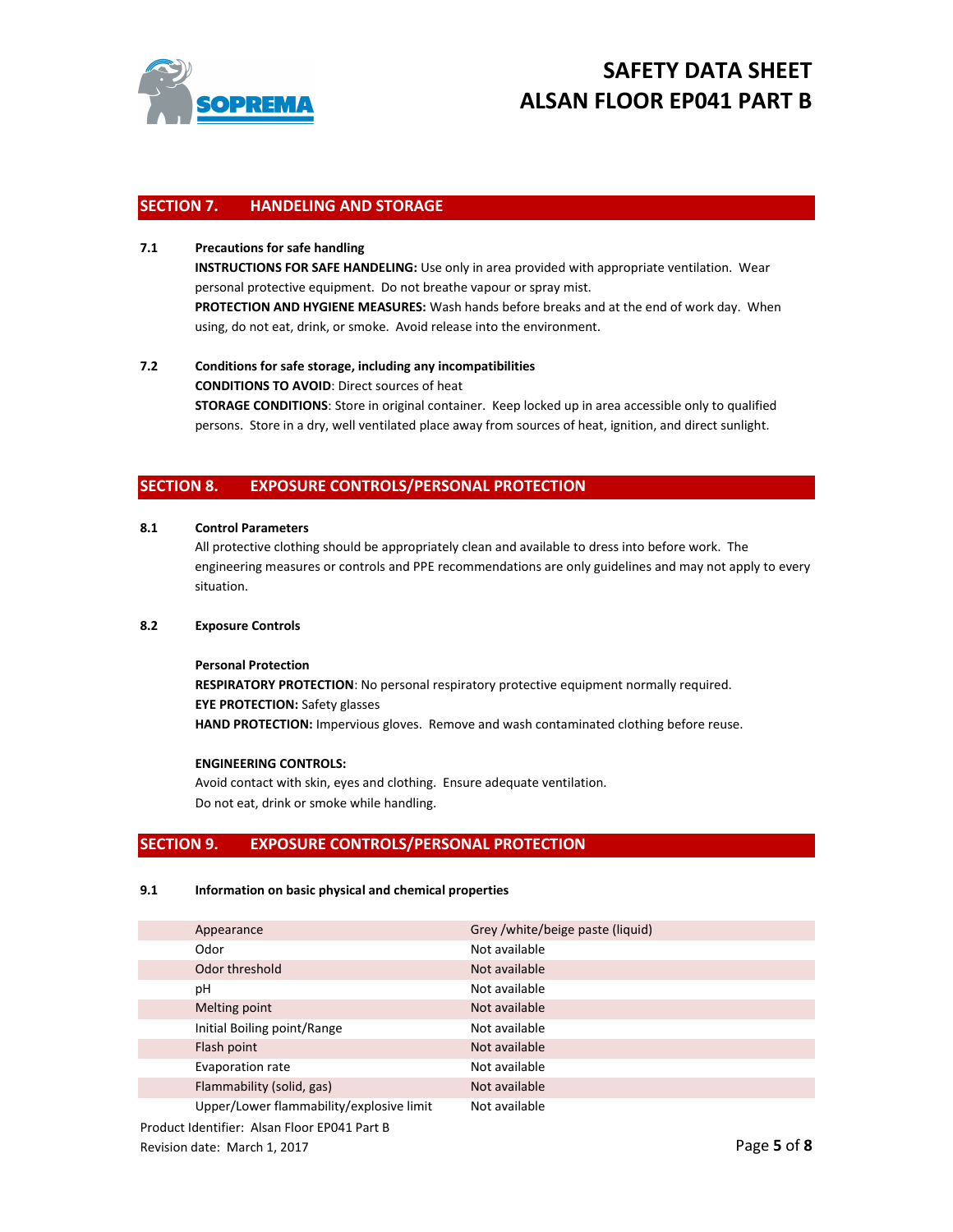

| Vapor pressure                         | Not available |
|----------------------------------------|---------------|
| Vapor density                          | Not available |
| Specific gravity                       | 1.12          |
| Solubility                             | Not available |
| Partition coefficient: n-octanol/water | Not available |
| Auto-ignition temperature              | Not available |
| Decomposition temperature              | Not available |
| Viscosity                              | Paste         |
|                                        |               |

## **SECTION 10. STABILITY AND REACTIVITY**

**10.1 Reactivity** 

No reactivity hazards known under normal storage and use conditions.

### **10.2 Chemical stability**

Stable under normal handling and storage conditions.

#### **10.3 Possibility of hazardous reactions**

Hazardous polymerization will not occur unless mixed with epoxy Resin. Considerable heat may be generated from polymerization of large quantities.

# **10.4 Conditions to avoid**

Direct sunlight, sources of heat and cold temperatures.

#### **10.5 Incompatible materials**

Epoxy resins under controlled conditions.

#### **10.6 Hazardous decomposition products**  Unknown

## **SECTION 11. TOXICOLOGICAL INFORMATION**

#### **11.1 Information and toxicological effects**

**Likely Routes of Administration**  Inhalation, skin contact, eye contact, ingestion.

**Acute Toxicity**  Oral – Harmful if swallowed Dermal – Harmful when in contact with skin

# **LD50 and LC50 Data**

Not available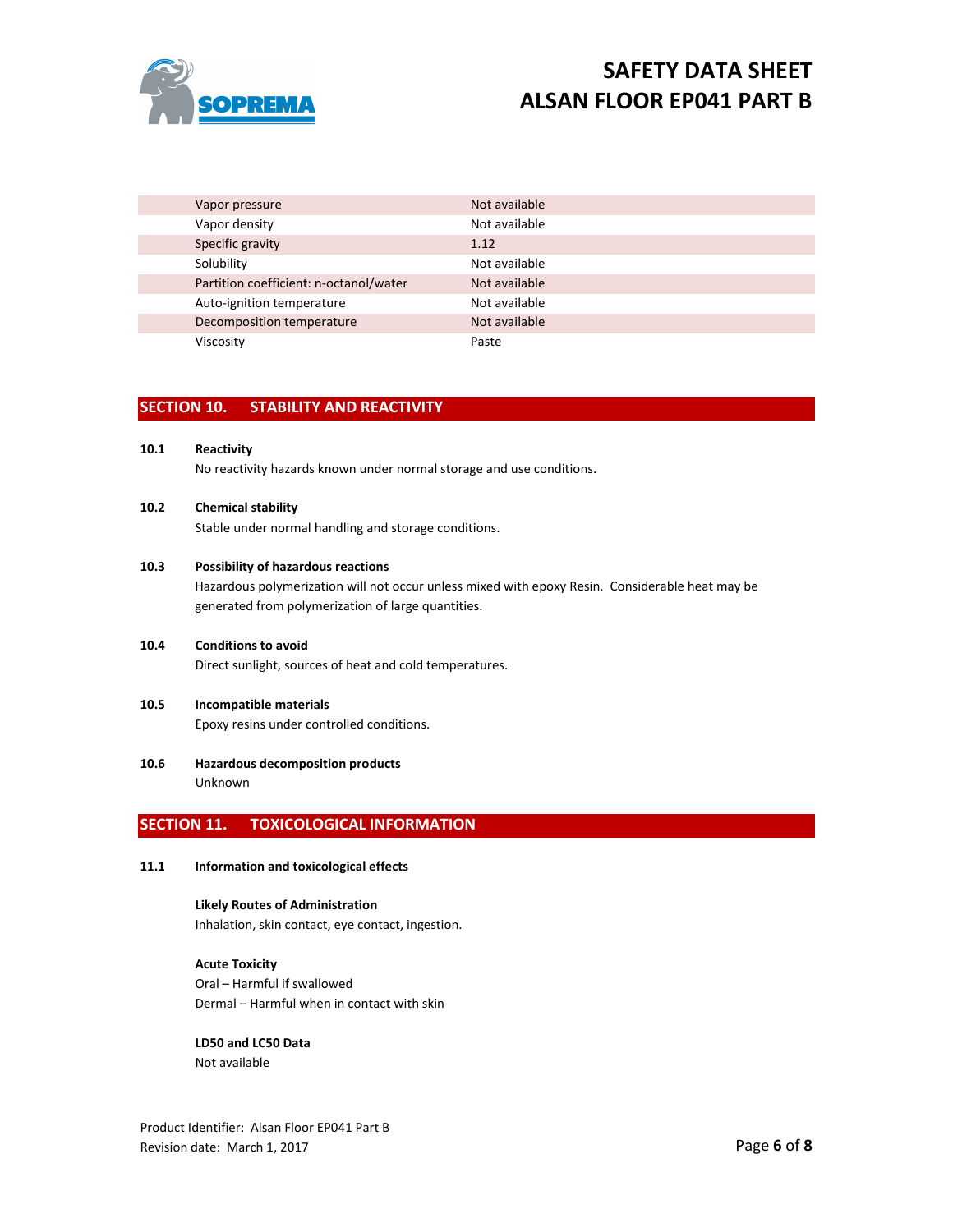

#### **Skin corrosion/Irritation**

Causes skin irritation. May cause an allergic skin reaction. Repeated skin contact may cause sensitization, skin rash or itchiness.

#### **Serious Eye Damage/Irritation**

Contact with eyes causes serious eye irritation

#### **STOT (Specific Target Organ Toxicity) – Single Exposure Inhalation**

May cause allergy or asthma symptoms or breathing difficulties if inhaled.

#### **STOT (Specific Target Organ Toxicity) – Repeated exposure**

May cause allergy or asthma symptoms or breathing difficulties if inhaled. Repeated skin contact may cause sensitization. May have adverse effects on central nervous system.

#### **Respiratory and/or skin sensitization**

May cause an allergic skin reaction. May irritate mucous membranes, eyes, nose and respiratory passages. May cause asthma attacks to persons with pre-existing bronchial hyper reactivity. Exposure to high concentrations may lead to bronchitis, bronchial spasms and pulmonary oedema. Effects are usually reversible. May cause C.N.S. depression with symptoms of nausea, light-headedness, drowsiness, dizziness, and loss of coordination.

#### **Carcinogenicity**

Unknown

### **Toxicity for reproduction**  Suspected of damaging fertility or the unborn child

#### **Germ cell mutagenicity**

No information available

### **Interactive Effects**

No information available

## **SECTION 12. ECOLOGICAL INFORMATION**

**12.1 Toxicity**  Not required by WHMIS Not required by OSHA HCS 2012

### **SECTION 13. DISPOSAL CONSIDERATIONS**

13.1 If recycling is not practical, dispose of in accordance with local regulations.

Product Identifier: Alsan Floor EP041 Part B Revision date: March 1, 2017 **Page 7** of **8**